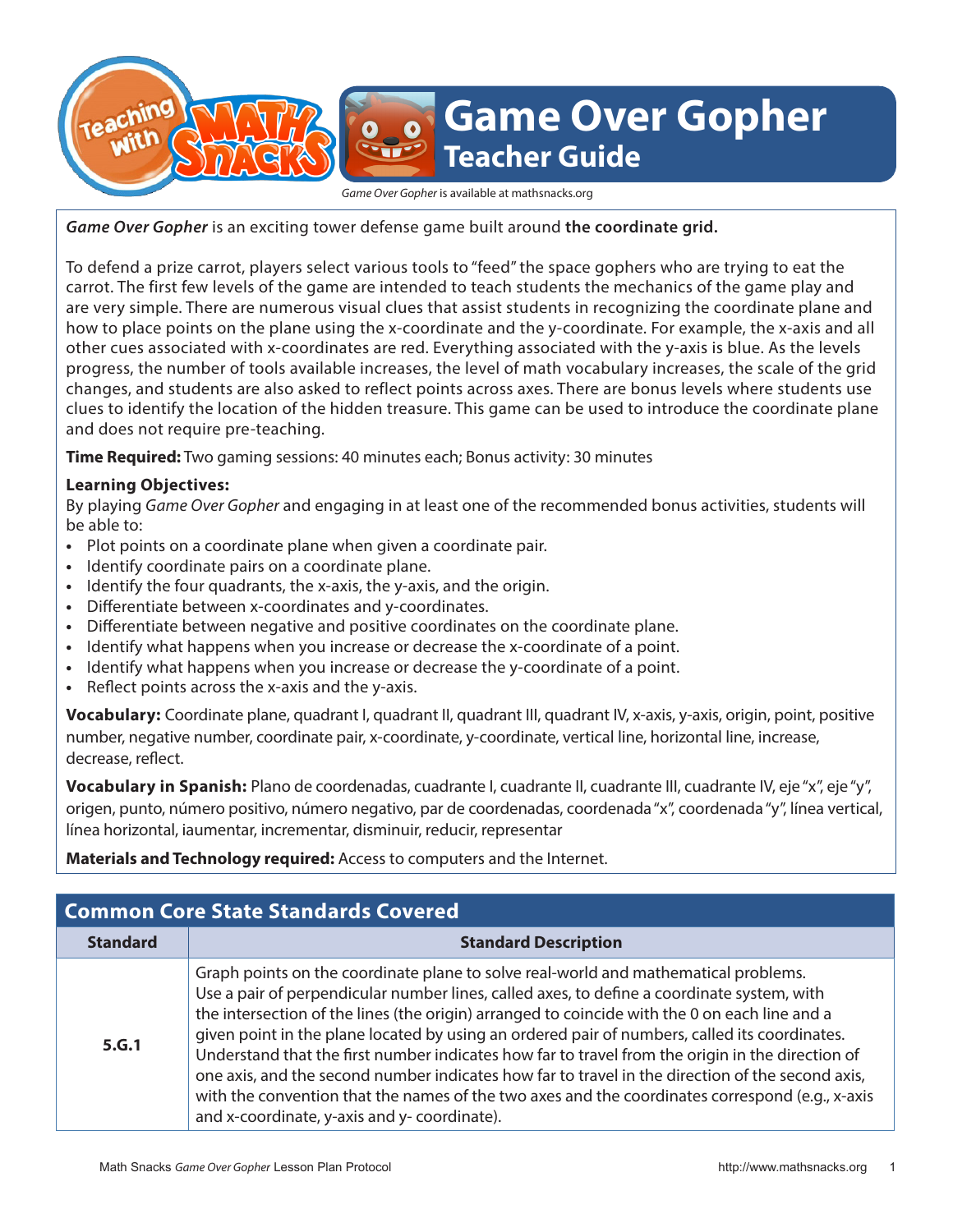| <b>Common Core State Standards Covered (continued)</b> |                                                                                                                                                                                                                                                                                                  |
|--------------------------------------------------------|--------------------------------------------------------------------------------------------------------------------------------------------------------------------------------------------------------------------------------------------------------------------------------------------------|
| <b>Standard</b>                                        | <b>Standard Description</b>                                                                                                                                                                                                                                                                      |
| 5.G.2                                                  | Graph points on the coordinate plane to solve real-world and mathematical problems.<br>Represent real world and mathematical problems by graphing points in the first quadrant of the<br>coordinate plane, and interpret coordinate values of points in the context of the situation.            |
| 6.G.3                                                  | Draw polygons in the coordinate plane given coordinates for the vertices; use coordinates to find<br>the length of a side joining points with the same first coordinate or the same second coordinate.<br>Apply these techniques in the context of solving real-world and mathematical problems. |
| 6.NS.6b                                                | Understand signs of numbers in ordered pairs as indicating locations in quadrants of the<br>coordinate plane; recognize that when two ordered pairs differ only by signs, the locations of the<br>points are related by reflections across one or both axes.                                     |
| 6.NS.6c                                                | Find and position integers and other rational numbers on a horizontal or vertical number line<br>diagram; find and position pairs of integers and other rational numbers on a coordinate plane.                                                                                                  |
| 6.NS.8                                                 | Solve real-world and mathematical problems by graphing points in all four quadrants of the<br>coordinate plane. Include use of coordinates and absolute value to find distances between points<br>with the same first coordinate or the same second coordinate.                                  |

## **Preliminary Preparation**

- 1. Please play the game so that you understand the game mechanics and how the math concepts are taught during gameplay. The games are intended to be a fun way for students to learn, and teachers find the game enjoyable as well.
- 2. Secure the proper number of computers for each student to play the game.
- 3. Make sure *Game Over Gopher* is open on all computers before taking the class to the computer lab. This will maximize game playing time in the lab.

## **Game Session 1 (40 minutes)**

**Note**: There is no need to *teach* graphing before going to the computer lab. The intention is to have the kids experience the game first. It is also important to encourage students to talk and discuss while they are playing the game. Keep the sound at a manageable level, but do not have students mute the sound.

- 1. Allow students to play the game for 15–20 minutes.
- 2. Have students pause the game, and lead a discussion with the students about the gameplay. (We suggest limiting discussion to 10 minutes.)
	- What do you like about this game?
	- What are some things that make this game challenging?
	- Can anyone give classmates hints about how to play the game?
	- What math do you see in this game so far?
- What is your favorite tool for feeding the gophers?
- 3. After the discussion, allow students to play the game for an additional 20 minutes.
- 4. After 20 minutes, if time allows, show one of the levels on the projector and ask students the following questions. (This can be done in the classroom.)
	- What do you notice about the x-axis and all of the x-coordinates? (Answer: Red)
	- What do you notice about the y-axis and all of the y-coordinates? (Answer: Blue)
	- What are some hints you can give other students about passing the bonus levels?

Encourage students to play *Game Over Gopher* at home.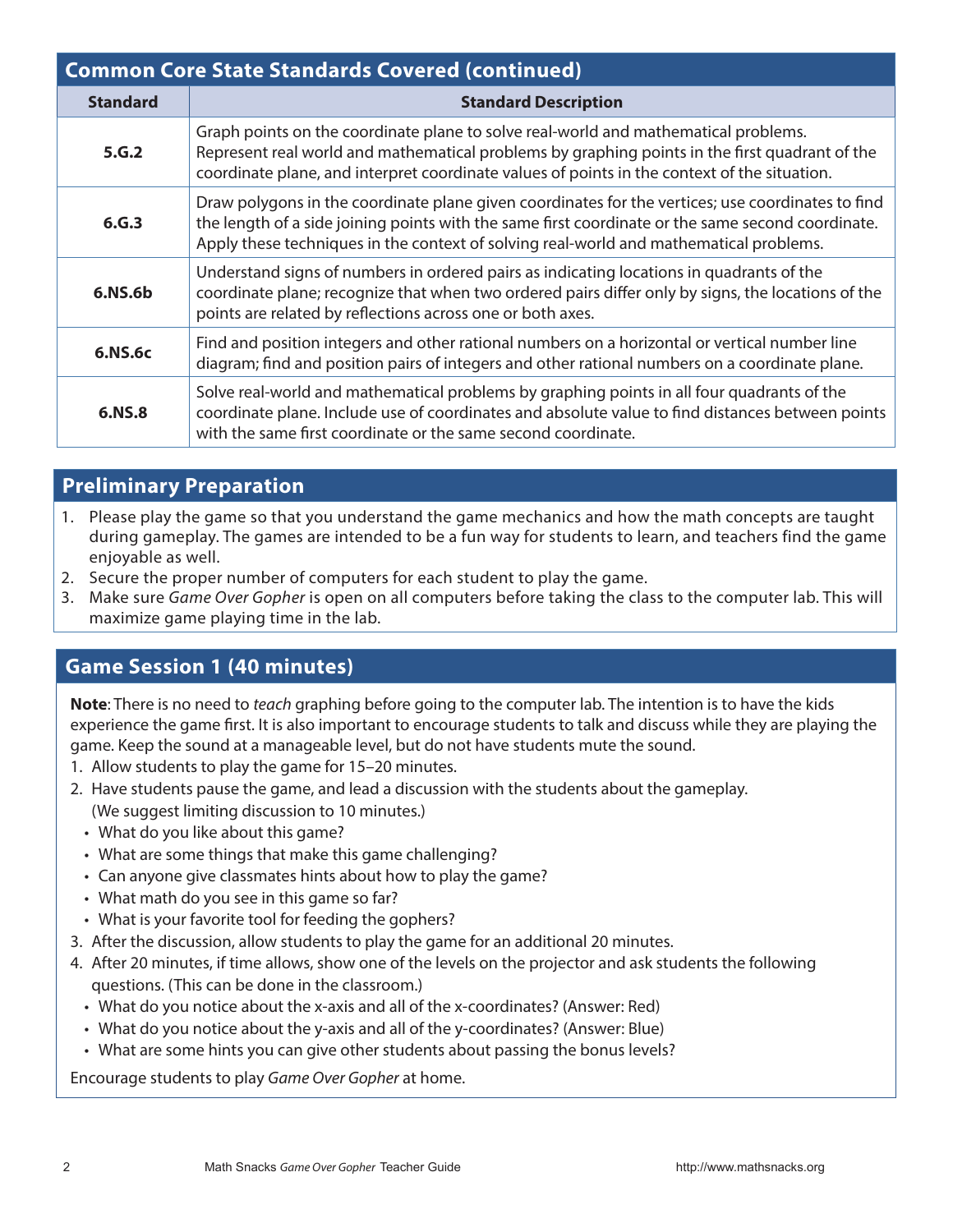## **Game Session 1 (40 minutes)**



Game Over Gopher can be played at http://MathSnacks.com



On the level select screen, type the "shift" and the "c" key on the keyboard to open up levels. This is helpful for students at home; they can pick up where they left off in class.

## **Bonus Activity and Discussion Questions**

## **Coordinate Grid Connect Four**

**Supplies:**

- 1. A coordinate grid on a poster board, on the classroom floor, on the white board, on the smart board, in the hallway, or outside on the basketball court. The coordinate grid should be properly labeled and should go from -10 to 10 on the x-axis and -10 to 10 on the y-axis.
- 2. Depending on the coordinate grid, each team will need a different colored marker or "point." This could be magnets, white board markers, sticky notes, or anything that can serve as a point on the grid.

#### **Object of the Game:**

The team that places four points in a row, either diagonally, vertically or horizontally, wins the game. It is basically "Connect Four" with coordinate points. The game can be played with multiple teams; however, more than five teams may be too many.

## **Rules of the Game:**

- 1. Each team has three members: *Point Person*, *Runner* and *Placer*.
- 2. Team members cannot talk to each other.
- 3. The Point Person will write a coordinate point on a piece of paper and give it to the Runner.
- 4. The Runner will take the paper to the Placer.
- 5. The Placer will then place one of the team "markers" on the point given to him/her by the Runner.
- 6. If the Placer gets the coordinate wrong, it must stay in its place.
- 7. The team can block a run being made by another team if the Point Person chooses the appropriate point.
- 8. If Markers from one team surround a Marker from another team, they can replace that Marker with one of their own.
- 9. The team that gets four Markers in a row wins.
- 10. The game can be played over and over again, and team members should switch roles so that each has the opportunity to experience all jobs.

Discussion is encouraged after each round of the game to solidify the concept of choosing and placing points on the coordinate grid. Keep the markers on the grid and discuss alternate strategies for each of the teams. If a student or team is confused about the points or the strategy, this should be brought out in the discussion.